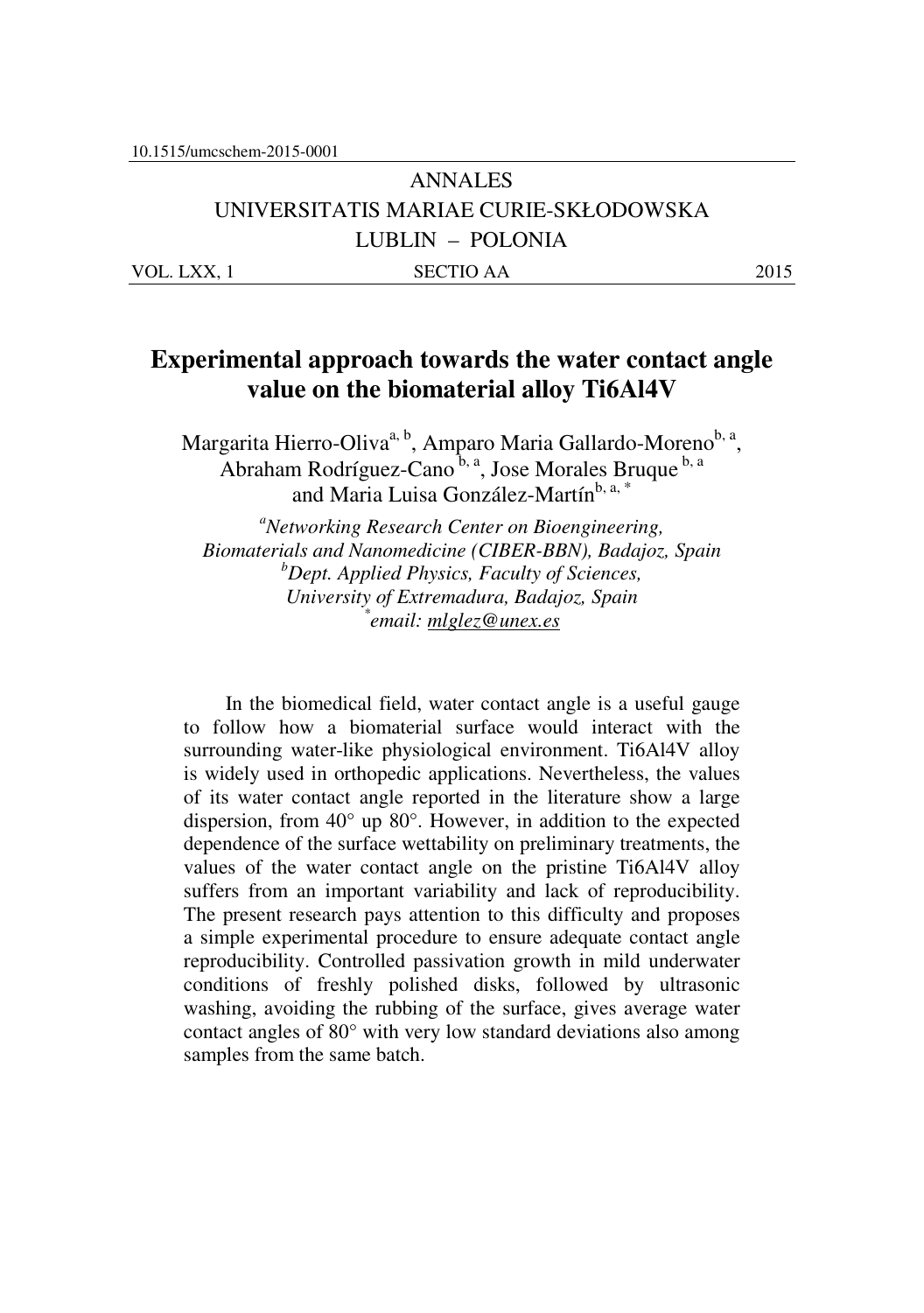#### 1. INTRODUCTION

Analysis of the shape of liquid drops on a solid is one of the most powerful methods for surface characterization. The contact angle formed by a liquid drop on a solid is dependent on the properties of the uppermost molecular layers of the solid, consequently the presence of any coverage or adsorbed layer on the solid affects the shape of the settled drops on the solid. For this reason, measurements of contact angles of probe liquids on solids are successfully used to characterize surface treatments or adsorbed films on solids [1-8].

Among the titanium-based alloys, Ti6Al4V is widely used in orthopedic applications. It is an  $\alpha/\beta$  titanium alloy, each phase being stabilized with aluminum and vanadium, respectively. Microstructure of the alloy is related to the processing conditions, as temperature, annealing time or cooling rate, together with the distribution of alpha or beta phases. Once exposed to atmosphere a passive layer is formed on the surface of Ti6Al4V almost instantaneously. This layer is mainly composed by titanium dioxide, even though other oxides of titanium and of the alloying elements are also present.

The success of Ti6Al4V in the biomedical field comes from its good biocompatibility and mechanical and anti-corrosive properties [9]. Interactions between an implant and the host tissue are mediated by the outermost layers of the implant. Therefore most of the reasons of the biocompatibility of any material are related to its surface characteristics even more than with its bulk properties. Besides, in spite of the suitable behavior of this alloy, nowadays there are considerable attempts to improve its properties by dressing the surface with active coverages. Efforts are under way to provide the surface with molecules that could help in given pathologies, such as osteoporosis, or to prevent infections by avoiding bacterial adhesion. However, it is essential for the design and reproducibility of any functionalization process to have thorough knowledge of the physicochemical properties of the pristine surface, as its wettability and surface free energy. For this reason, the surface characterization of the biomaterial is crucial.

There are several studies dealing with the effects of sterilization on the surface properties of Titanium implants [10-12]. Among them J.H. Park et al. [12] studied implants of unalloyed Titanium and showed that depending on the cleaning methodology and sterilization technique, as autoclaving, gamma irradiation, oxygen plasma or UV illumination, surface properties of Titanium, such as wettability are modified and the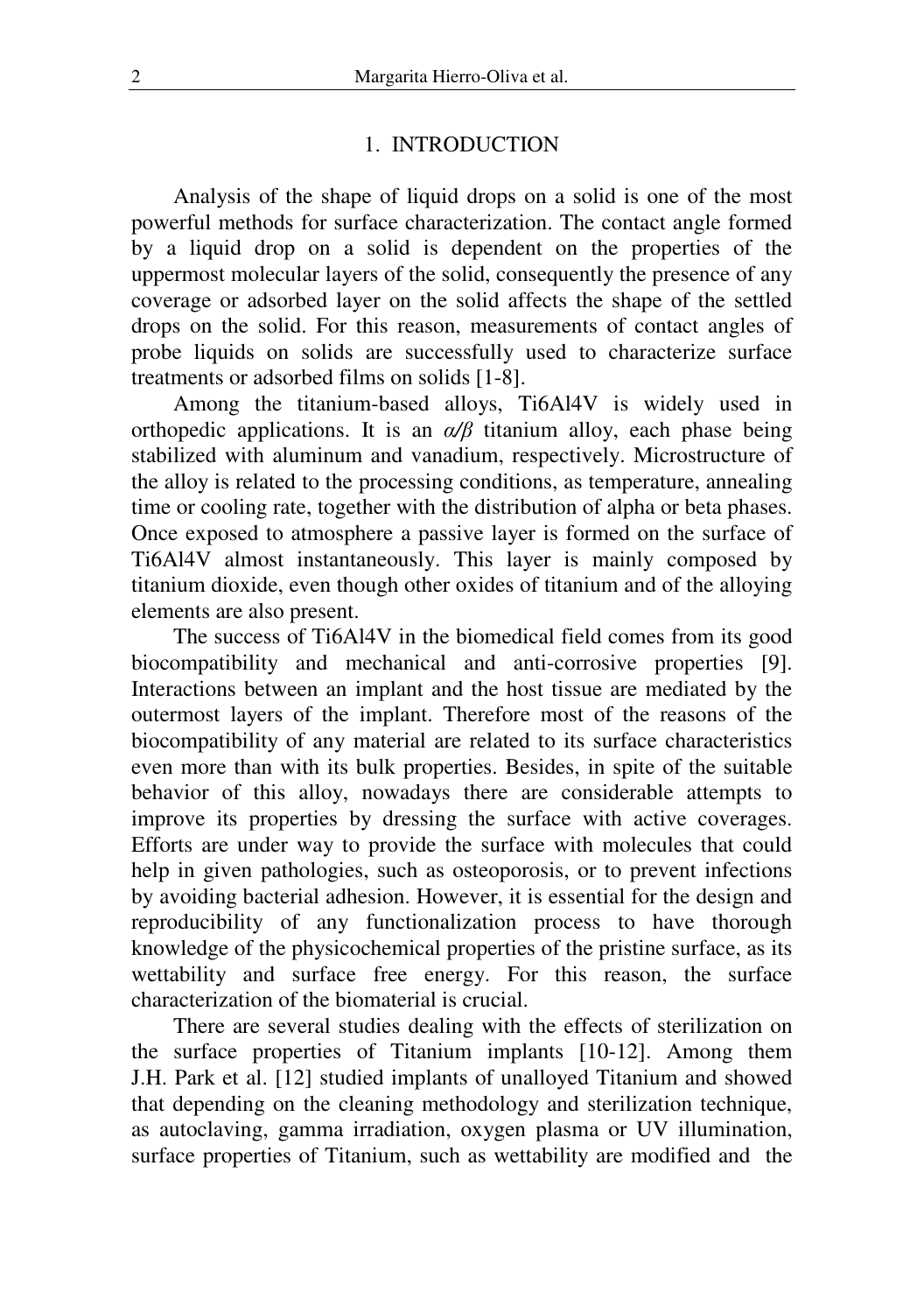biomaterial biological response are altered. These authors concluded that a second sterilization may not give the same responses than unused samples.

Ti6Al4V alloy is expected to behave similarly to Titanium. Bibliography shows water contact angle values ranging from about 80º to 40º [13, 14]. In addition, it is difficult to understand how a specific surface treatment changes the wettability of Ti6Al4 since different authors provide different information for the same surface modification. For example, D. E. MacDonald et al. [15] characterized thermally and chemically modified Ti6Al4V alloy disks by contact angle measurements, finding a difference of more than thirty degrees between the control sample and the thermally modified samples. On the other hand, R. A. Gittens et al. [16] observed that the heat oxidation treatment did not produce a large variation in surface wettability.

Moreover, an important practical problem related to the evaluation of the contact angles on this alloy has been observed. Wettability determination used to be done by measurements of contact angle of settled water drops on polished disks of the alloy. These disks come generally from cutting off hot rolled and annealed bars of Ti6Al4V ELI. These bars are two or three meters long and are available with different diameters, to attend to the needs of implant manufacturers. Nevertheless, despite tests were done with disks from the same batch, dispersion on the measured values of water contact angle is much larger than could be expected on highly polished materials. In a previous study on the effect of UV radiation on the wettability of disks of Ti6Al4V we found a radial dependence that was correlated with microstructural differences within the bar [17]. The present research has been based on the hypothesis that the variability in water contact angles for Ti6Al4V can be due to the heterogeneity of the samples surfaces caused by singularities in the bulk properties of the material and to the variations in the cleaning and measuring protocols.

On this basis, the objective of this work is to analyze the water contact angle of Ti6Al4V samples by considering different cleaning and measuring protocols and looking for a treatment of samples that could ensure an adequate contact angle reproducibility, which is a basic condition for adequate further functionalizations of this alloy.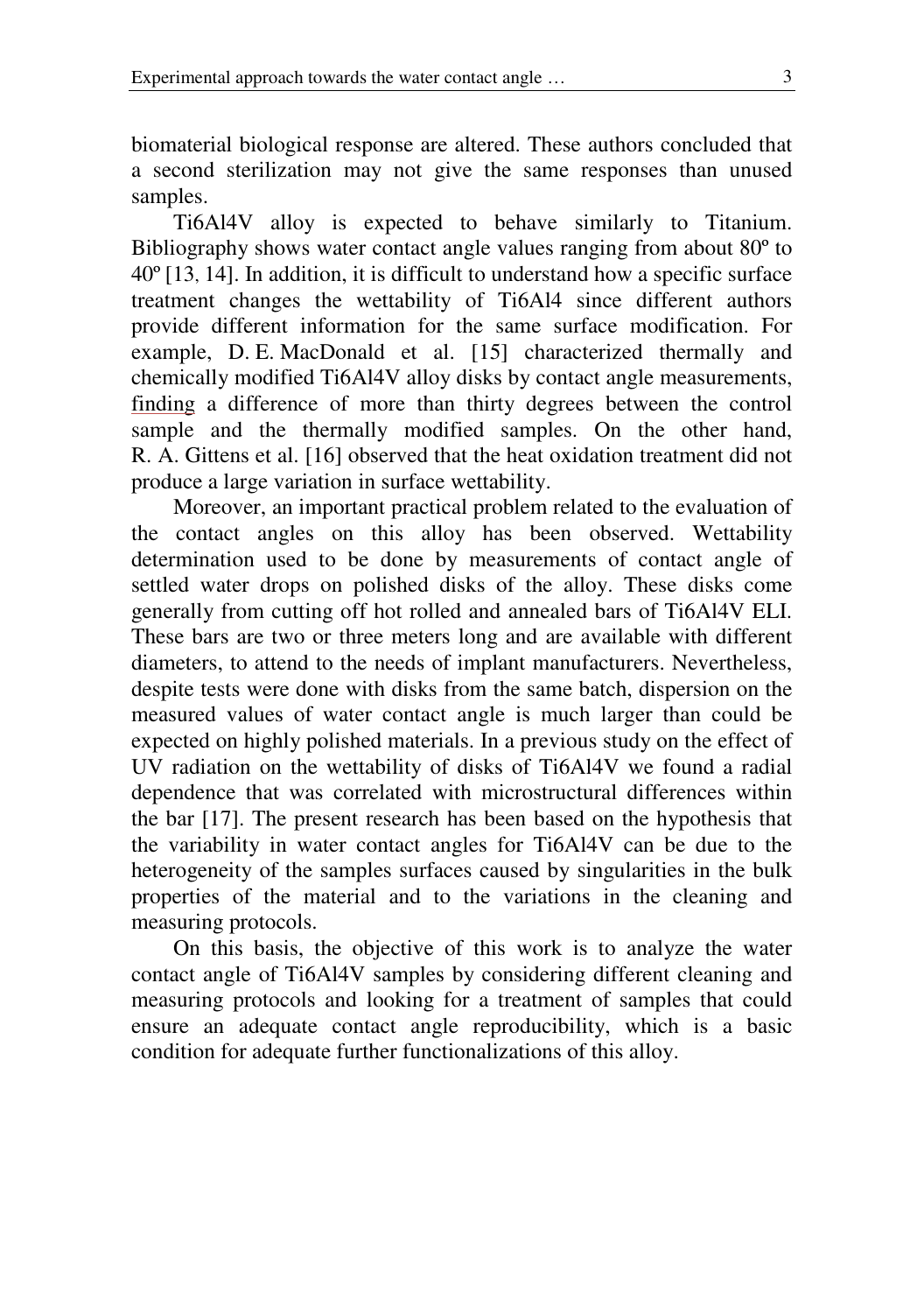## 2. MATERIALS AND METHODS

Commercially available Ti6Al4V (DKSH, Switzerland) was used. Discs of 25 mm in diameter and 2 mm in thickness were cut from a single bar. The samples were mechanically polished to mirror finish and carefully cleaned before used. To obtain a mirror finish, disks were successively abraded using silicon carbide papers and polished with diamond paste, finishing with silica colloidal (all polishing materials were supplied by Buehler, Germany).

Once polished, the samples were cleaned following the protocols listed below by using different compounds: antiseptic liquid (Derquim DSF, Panreac, Spain), distilled water, acetone (Panreac, Spain) and ethanol (Panreac, Spain).

After cleaning, some disks were dried with a nitrogen flow. Other disks were dried for one hour in an oven at 120°C, protected with a cover to avoid any dust deposition from the oven; afterward, samples were deposited in a desiccator for equilibrating their temperature.

Water contact angles on disks were measured using the sessile drop technique with a G20 goniometer (Krüss, Germany). The ultrapure water  $(Milli-Q$  Plus) droplet volume  $(5 \text{ mm}^3)$  was precisely controlled with an automatic syringe. To measure the contact angle, samples were placed in a thermostatic chamber filled with water at a constant temperature of 25°C for 20 min.

### *Protocol #0:*

Samples were cleaned by rubbing the freshly polished surfaces with a cotton strip impregnated with the antiseptic liquid. Then disks were ultrasonically cleaned for 10 min in successive baths of distilled water, acetone and ethanol. Finally samples were dried under  $N_2$  flow and deposited in a desiccator for 60 min.

## *Protocol #1:*

Samples were cleaned avoiding rubbing. Disks were ultrasonically cleaned for 10 min in successive baths of the antiseptic liquid, distilled water, acetone and ethanol. Then, samples were allowed to dry under two different conditions: some disks were dried with an  $N_2$  stream and others with the help of an oven at 120°C. Afterward, samples were deposited in a desiccator for two different periods of time: 60 and 120 min. Four samples were used for each drying-conditions (two for each desiccatortime). Three drops were deposited for each sample following the diagonal line.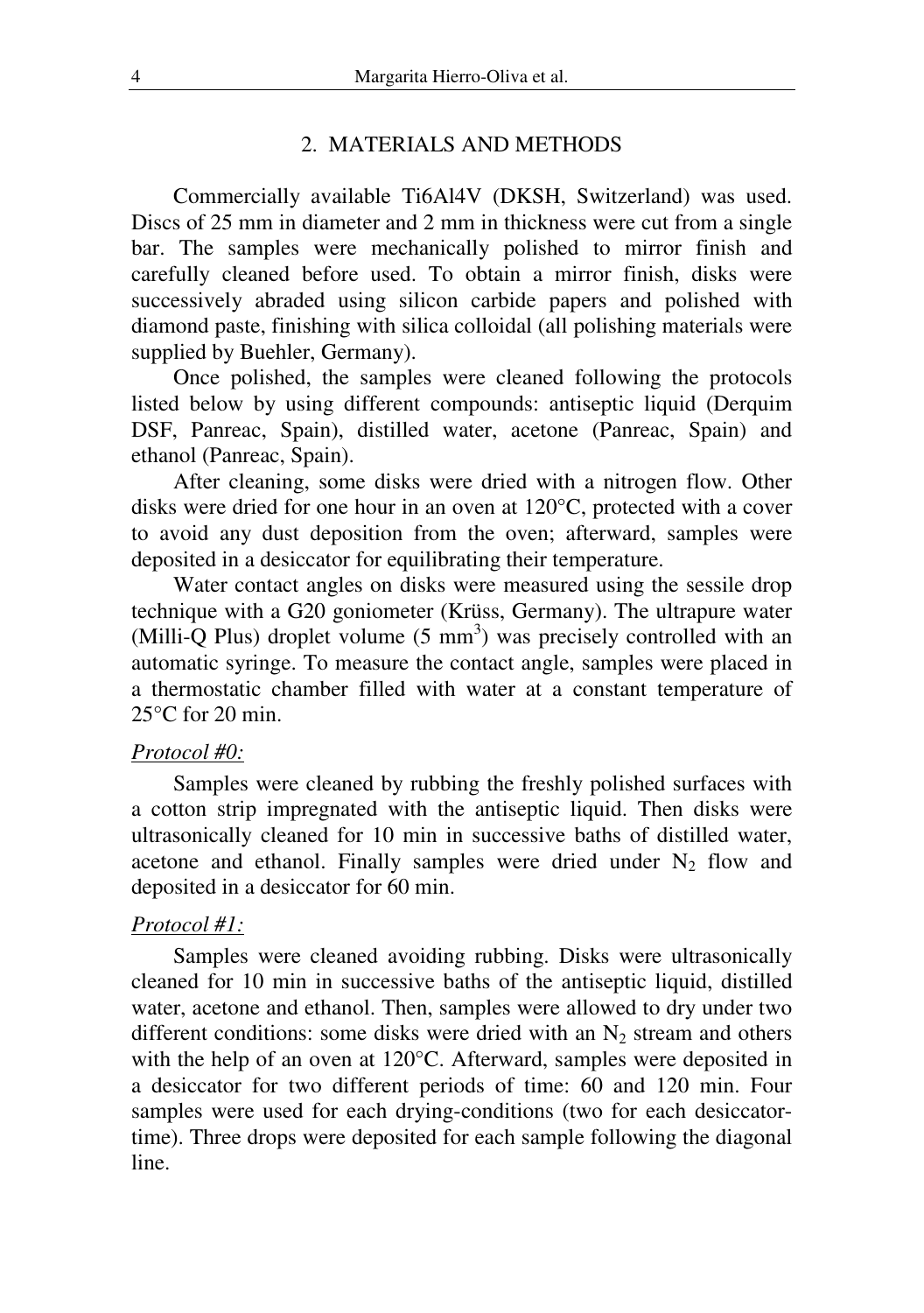After the first measurement, drops were removed with absorbent paper and samples were again cleaned and dried as described before. Afterward the measurements of water contact angles were repeated.

#### *Protocol #2:*

Eight samples, denoted as A, B, C, D, E, F, G, H, were taken in this case. Samples were not randomly studied; instead, the contact angle analyses were done separately for each one. The cleaning protocol was the same as Protocol #1. The drying was carried out under  $N_2$  flow and dessicator-time was fixed to 60 min. Seven drops were deposited across the entire surface of each sample.

#### *Protocol #3:*

A new group of samples were used to homogenize the passive layer on the Ti6Al4V surface. After cleaning ultrasonically for 10 min in the antiseptic liquid, water, acetone and ethanol, samples were introduced into a container of Milli-Q water for 24 h, 48h, and 72 h in the oven at 50°C. After that time, samples were removed from the container, dried in the oven for 1 h at 120°C and deposited in a desiccator to equilibrate their temperature for 60 min. Some of the samples introduced in water for 72 h were also maintained inside the desiccator for 24 h to check if temperature-equilibration time affects the results. Contact angles were measured by depositing seven drops of water on the entire surface of each sample.

The results will be presented in box-whisker plots. The median is shown by a line dividing the box into two parts. The average is marked as a point inside the box. Lower whisker marks the score of 5th percentile and upper whiskers refers to the score of 95th percentile.

## 3. RESULTS AND DISCUSSION

Figs 1-3 show the results obtained for samples differently prepared prior to the measurements. The cleaning procedures have been based on previous bibliographic information and our own experience [14, 18, 19]. The first set of experiments was done by cleaning the samples as described in Protocol #0. After different steps of cleaning by rubbing the samples with a cotton strip the values of water contact angles showed a high dispersion (between 46° and 73°) and the results depended on the sample selected. Lilley et al. have pointed out that the adherence of the passive film to the pristine surface of Titanium is rather poor, and it may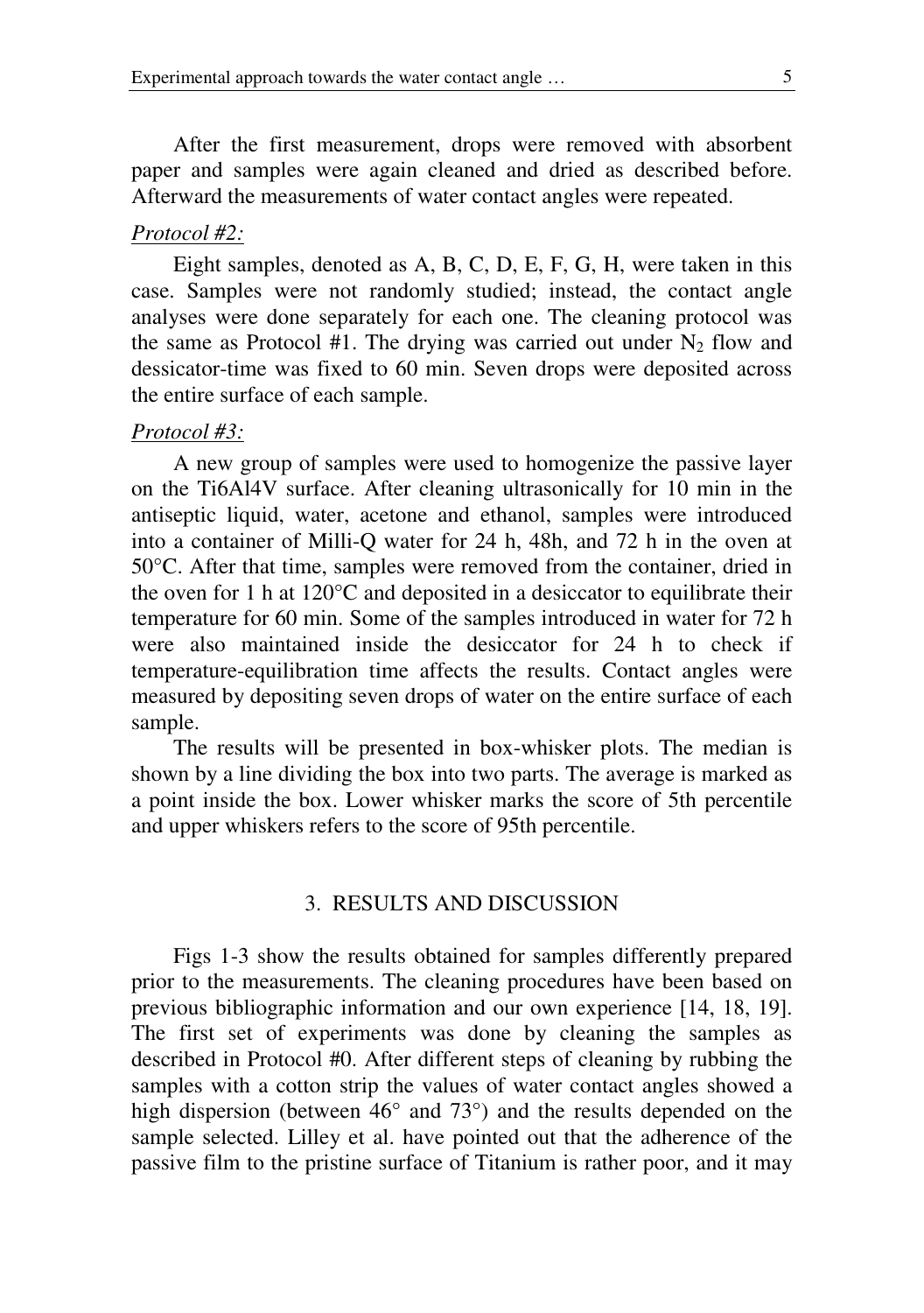be disrupted at very low shear stresses, even rubbing against soft tissues [19]. Since the samples were cut from the same Ti6Al4V bar, the reason for the variability in the contact angle observed in the case of samples from Protocol #0 could be related to alterations caused by the rubbing process in the passive film spontaneously formed on the alloy samples. Therefore, the further cleaning protocols avoided the rubbing of samples.

Fig. 1 presents the distribution of data following the cleaning Protocol #1. In this case, the Ti6Al4V samples were randomly selected, cleaned as described before and dried under two different conditions: with a nitrogen flow or in an oven (referred to as  $N_2$  and Oven in abscissa, respectively).



Fig. 1. Water contact angles measured on samples cleaned following the Protocol #1. Samples were dried with nitrogen flow  $(N_2)$  or in an oven. 1 is referred to data after the first washing process and 2 is referred to data after a second washing process. White and grey boxes present the results of 60 min and 120 min of temperature-equilibration time, respectively.

After drying, samples were maintained in a desiccator for 60 or 120 min (white and grey boxes, respectively). In both cases, samples were examined a second time after following the same cleaning protocol. There are two important observations: the higher values of contact angles for oven-dried samples compared to  $N_2$ -dried samples and the higher dispersion in the results distribution for oven-dried samples. Average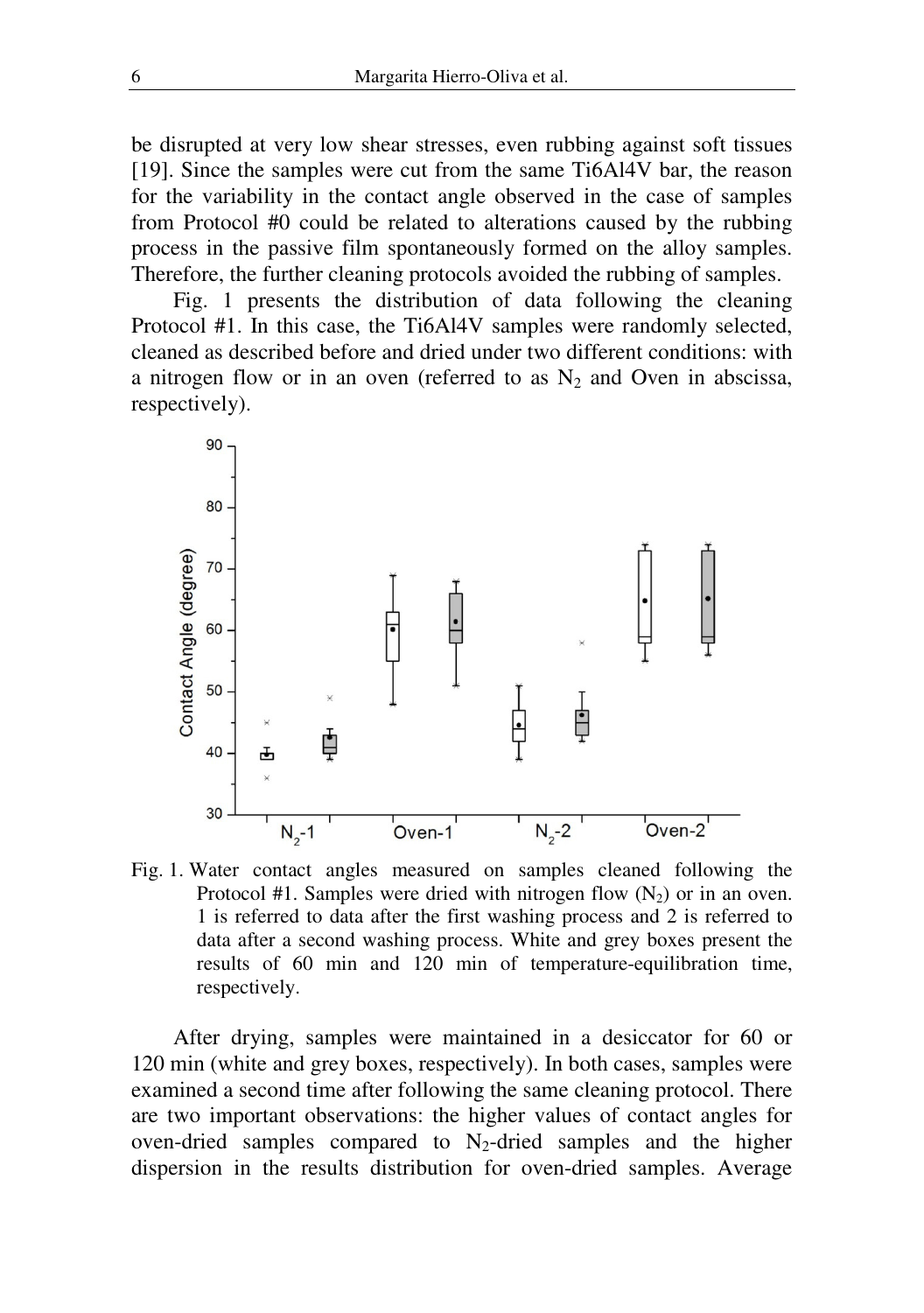values of contact angles for oven-dried samples were between 60° and  $65^{\circ}$  while for N<sub>2</sub>-dried samples were between  $40^{\circ}$  and  $45^{\circ}$ . In oven-dried disks, the surface acquires a contamination layer during the drying process and the hydrophobicity increases. When samples are cleaned for a second time the data dispersion seems to increase and average values are slightly higher. In relation to the desiccator-time there is no clear effect on the contact angle, data distribution after 60 min and after 120 min seems very similar, no matter which drying procedure was followed  $(N<sub>2</sub>$  or oven). At this point it is worth mentioning that some experiments were made after keeping the samples for 3 days in the dessicator and the obtained results were similar to those presented for 60 or 120 min.

In order to check whether the observed variability was due to possible different characteristics between samples we made experiments following the same cleaning protocol but labeling each one of the samples. As previously described in Protocol #2, eight samples, denoted as A, B, C, D, E, F, G, H, were taken. Each sample was also cleaned twice and its contact angles measured after the first and the second wash. Desiccator time was fixed at 60 min. Results are presented in Fig. 2.



Fig. 2. Water contact angles measured on samples cleaned following the Protocol  $#2$ . Letters  $A - H$  represents each one of the different eight samples analyzed. 1 is referred to data after the first washing process and 2 is referred to data after a second washing process.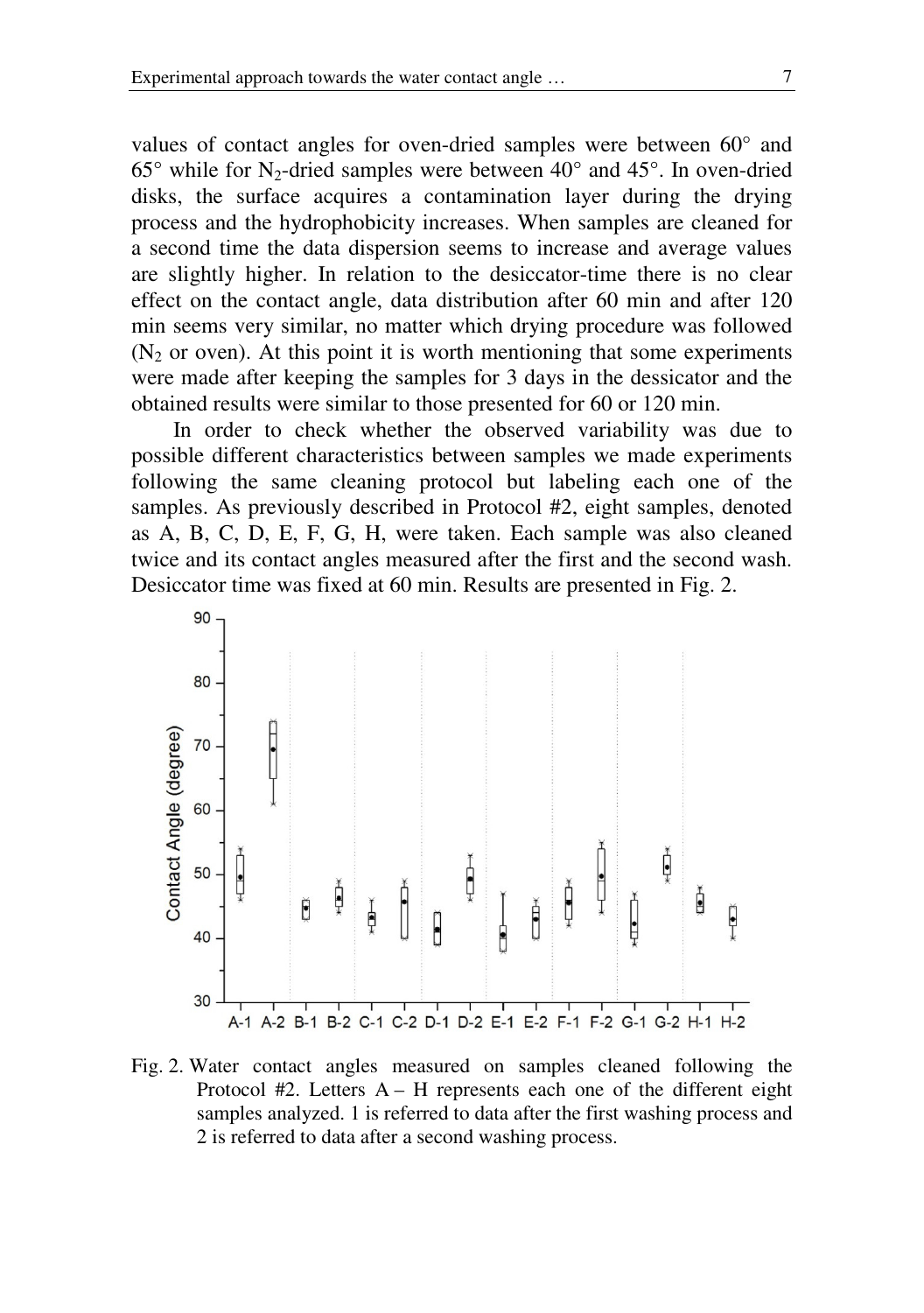It is observed again, regardless of the selected sample, that, in general, the second wash always increases the average contact angles. After the first cleaning process contact angles were comprised between 38° and 48° in samples from B to H, but the A sample gets contact angles ranging from 47° to 54°. This reflects the different behavior of the samples and so, standard deviations increases when averaging data from all the samples. However, focusing in each individual sample, standard deviations were, in general, low, within  $1^\circ - 3^\circ$ . After the second cleaning process the contact angle for samples B - H was within  $40^{\circ} - 55^{\circ}$  and for sample A within  $61^\circ - 74^\circ$  with standard deviations between  $2^\circ - 5^\circ$ , higher than after the first washing step. Although this last measurement protocol is able to reduce standard deviations for samples washed once, the specific values of water contact angles depends on the sample, i.e. the specific wettability depends on the disk analyzed. However, wettability should reflect the standard behaviour of the biomaterial but it should not be referred to single samples.

Among the reasons behind the observed diversity in water contact angles it could be liable the passivation layer spontaneously formed on the Ti6Al4V surface. The passivation process begins just once the pristine surface contacts with oxygen, but the passive layer grows slowly with time, reaching a thickness of about 6 nm after one year exposure to normal ambient temperature [20]. This dynamic oxidation process results in differences in the passivation layers of samples exposed to the same ambient conditions for different periods of time and, consequently, their wettability can be also different. Moreover the singularities in the bulk properties of the material can be somewhat translated to the properties exhibited by the passivation layer. For example, Faghhi et al. observed that osteoblast adhesion was improved on fine grained in relation to regular grained titanium, suggesting that the most external layer of the material could be affected by the properties of the bulk [21]. A similar behavior was also found for Ti6Al4V [22]. The influence of van der Waals interactions from the bulk material to the top surface can be also transferred to the contact angle information, since van der Waals forces range over tens of nanometers [23]. Hähl et al. [24] studied the adsorbed layer of globular proteins on silicon wafers with silicon oxide layers of different thickness. They proved that the characteristics of the adsorbed layers of proteins were affected not only by a few top layers of atoms on the surface, but also were sensitive to the van der Waals forces from the subsurface layers.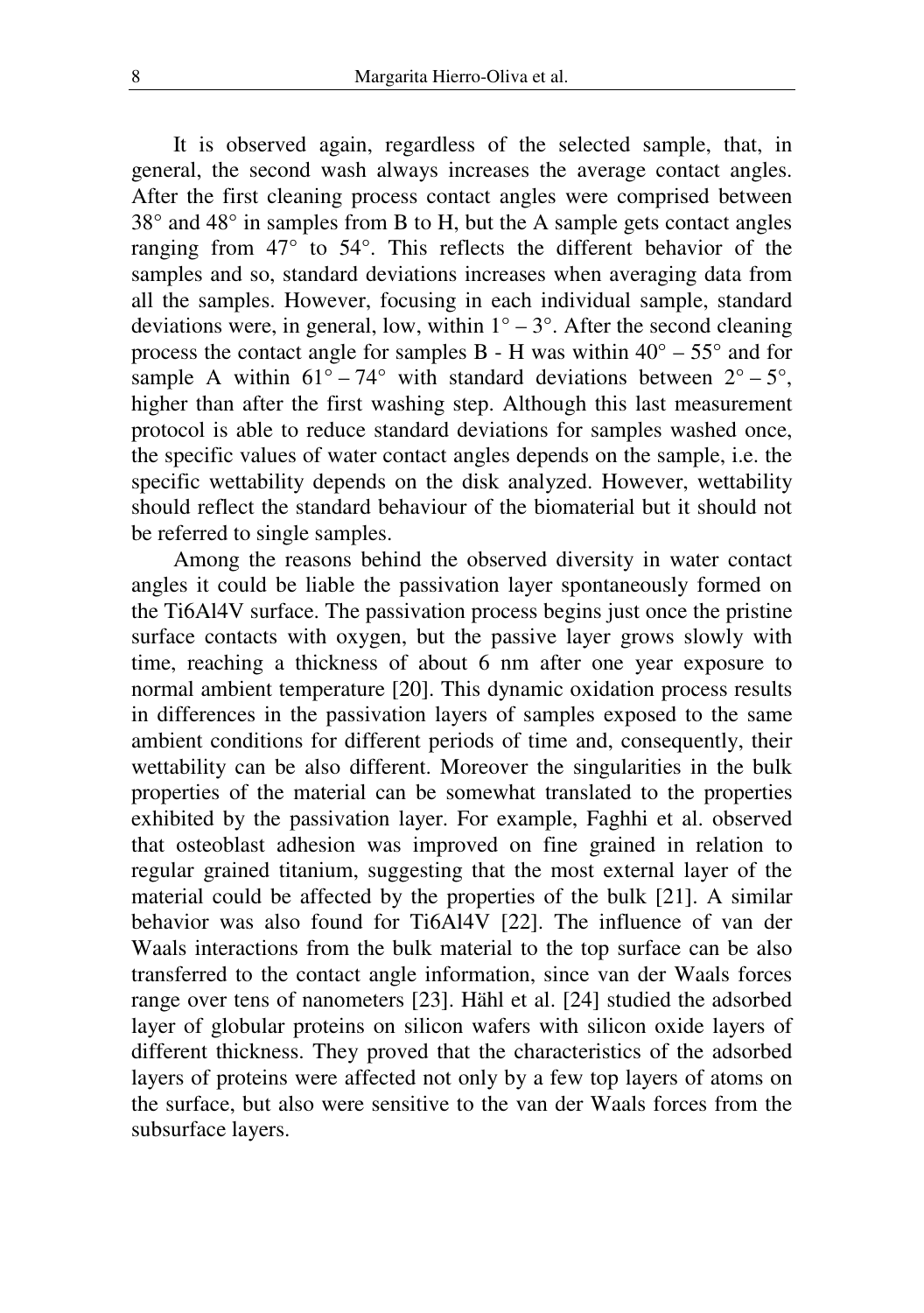On these bases, it would merit to obtain a more homogenous passivation layer on the Ti6Al4V surface in order to minimize the possible contribution from the bulk characteristics to the outer surface and to avoid deviations associated with the irregular layer thickness that is formed spontaneously. Thus, as described in detail in Protocol #3, the passivation layer was grown enough in underwater conditions for three different periods of time, 24 h, 48 h and 72 h (passivation-growth time), setting a mild temperature of 50°C inside an oven, to avoid any possible activation of ions diffusion or any other thermal process. The results of these experiments are summarized in Fig. 3.



Fig. 3. Water contact angles measured on samples cleaned following the Protocol #3. 24h, 48h and 72h are referred to the different times that the samples was maintained underwater at 50°C to promote the growth of the passive layer. The first three boxes belong to samples kept inside the desiccator for 60 min and the last one was kept for 24 h (\*).

This figure clearly shows that a stable value of the average contact angle was obtained, regardless of the passivation-growth-time. Also, the data distribution is very similar in all cases, with the lowest dispersion observed for measurements made at 48 h. It is also interesting to point out that the average value of contact angle is about 80°, higher than any of those obtained with other preparation protocols. It is likely that this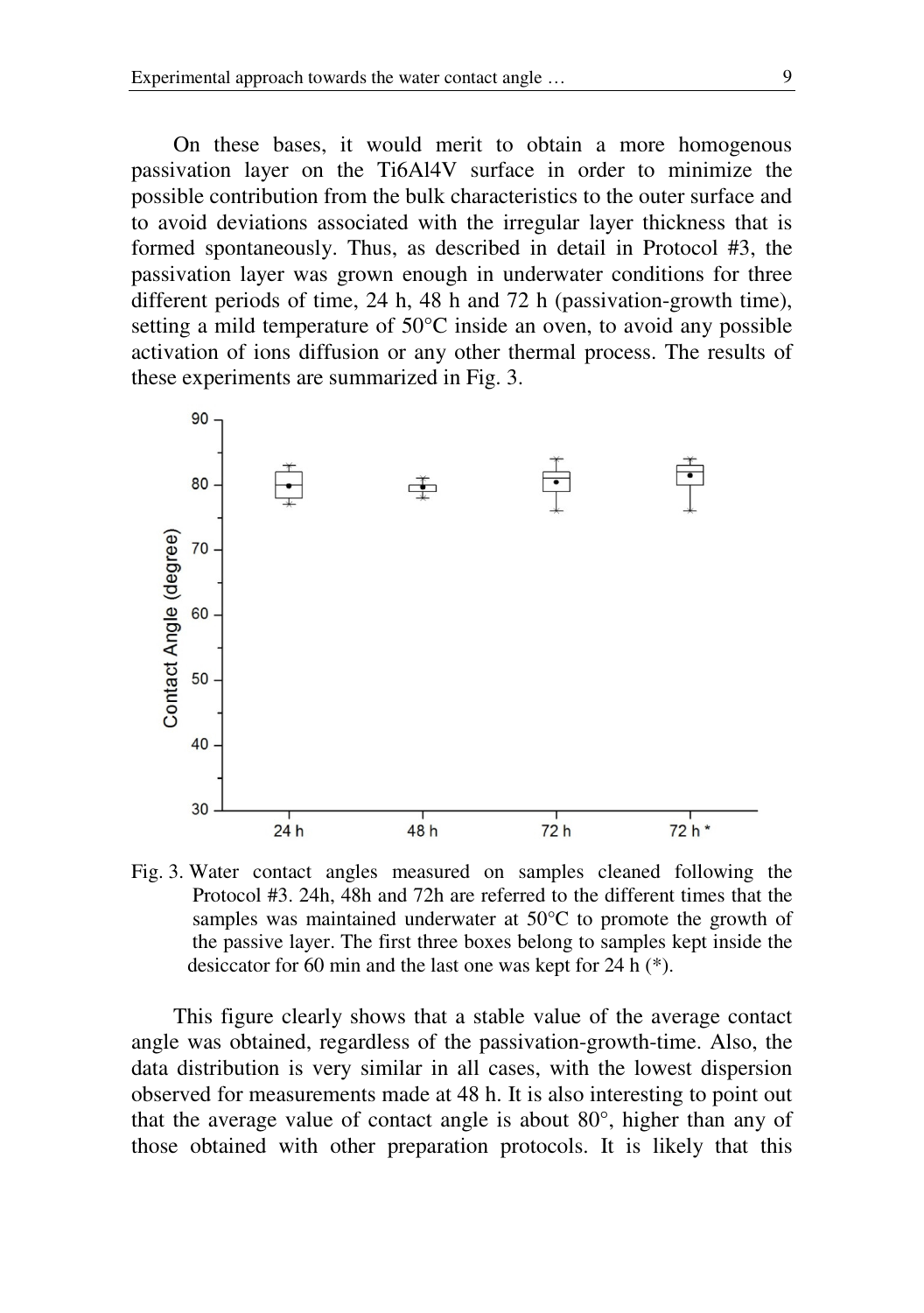procedure allows a thicker and more uniform passive layer of Ti6Al4V and therefore a lower dispersion in contact angle. The decrease in the observed wettability can also inform about the poor contribution of the bulk material properties to this passivation layer and it must be related to the protecting character of such hydrophobic passivation layer in waterlike environments [25-27].

### 4. CONCLUSIONS

The wettability of Ti6Al4V surfaces is highly dependent on their past history. In particular, the thickness of the passivation layer and the surface cleaning protocols are crucial in the quantification of its hydrophobicity through water contact angle measurements.

Controlled passivation growth in underwater conditions of freshly polished disks, followed by an ultrasonic washing process, employing different cleaning compounds (antiseptic liquid, acetone and ethanol) and always avoiding the rubbing of the surface, gives average water contact angles of 80° with very low standard deviations.

### ACKNOWLEDGEMENTS

Financial support from the Ministry of Science and Innovation (Grants MAT2009-14695-CO4-C01 and MAT2012-37736-C05-03), Junta de Extremadura (Grant GR10149) and FEDER are gratefully acknowledged. A. R.-C. thanks the Ministry for his scholarship (BES-2010-033417).

#### REFERENCES

- [1] B. Jańczuk, J. M. Bruque, M. L. González-Martín, J. Moreno del Pozo, Determination of components of cassiterite surface free energy from contact angle measurements, *J. Colloids Interface Sci.*, **161**, 209, (1993).
- [2] B. Jańczuk, M. L. González-Martín, J. M. Bruque, The influence of sodium dodecyl sulfate on the surface free energy of cassiterite, *J. Colloids Interface Sci.,***170**, 383, (1995).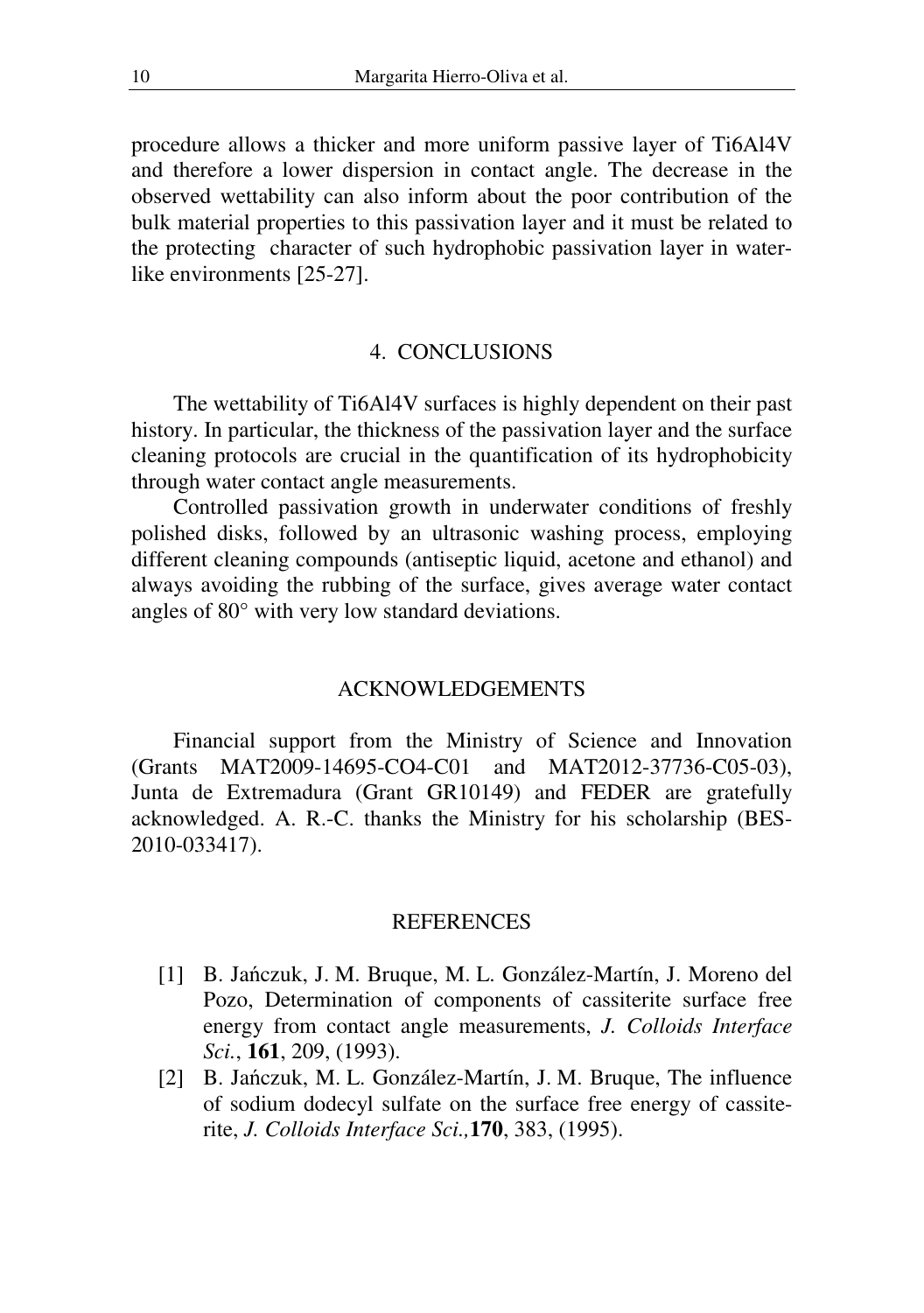- [3] A. Zdziennicka, B. Jańczuk, W. Wojcik, Wettability of polytetrafluoroethylene by aqueous solutions of two anionic surfactant mixtures, *J. Colloids Interface Sci.,* **268**, 200, (2003)
- [4] A. Zdziennicka, B. Jańczuk, Wettability of quartz in presence of nonionic surfactants and short chain alcohols mixtures, *J. Colloids Interface Sci.,* **343**, 594, (2010).
- [5] K. Szymczyk, M. L. González-Martín, J. M. Bruque, B. Jańczuk, Effect of two hydrocarbon and one fluorocarbon surfactant mixtures on the surface tension and wettability of polymers, *J. Colloids Interface Sci.,* **417**, 180, (2014).
- [6] S. A. Shabalovskaya, D. Siegismund, E. Heurich, M. Rettenmayr, Evaluation of wettability and surface energy of native Nitinol surfaces in relation to hemocompatibility, *Mat. Sci. Eng. C,* **33**, 127, (2013).
- [7] A. M. Gallardo-Moreno, M. A. Pacha-Olivenza, L. Saldaña, C. Pérez-Giraldo, J. M. Bruque, N. Vilaboa, M. L. González-Martín, In vitro biocompatibility and bacterial adhesion of physicchemically modified Ti6Al4V surface by means of UV irradiation, *Acta Biomater.,* **5**, 181, (2009).
- [8] A. M. Gallardo-Moreno, M. González-Martín, J. M. Bruque, C. Pérez-Giraldo, The adhesion strength of Candida parapsilosis to glass and silicone as a function of hydrophobicity, roughness and cell morphology, *Colloids Surfaces A,* **249**, 99, (2004).
- [9] D. M. Brunette, P. Tengwall, M. Textor, P. Thomsen, Titanium in Medicine: Springer-Verlag, London, (2001).
- [10] P. J. Vezeau, G. F. Koorbusch, R. A. Draughn, J. C. Keller, Effects of multiple sterilization on surface characteristics and in vitro biologic responses to titanium, *J. Oral Maxillofac. Surg.,* **54**, 738, (1996).
- [11] C. M. Stanford, J. C. Keller, M. Solursh, Bone cell expression on titanium surfaces is altered by sterilization treatments, *Dent. Res.*, **73**, 1061, (1994).
- [12] J. H. Park, R. Olivares-Navarrete, R. E. Baier, A. E. Meyer, R. Tannenbaum, B. D. Boyan, Z. Schwartz, Effect of cleaning and sterilization on titanium implant surface properties and cellular response, *Acta Biomater.,* **8**, 1966, (2012).
- [13] S. Roessler, R. Zimmermann, D. Scharnweber, C. Werner, H. Worch, Characterization of oxide layers of Ti6Al4V by streaming potential and streaming current measurements, *Colloid Surfaces B,* **26**, 387, (2002).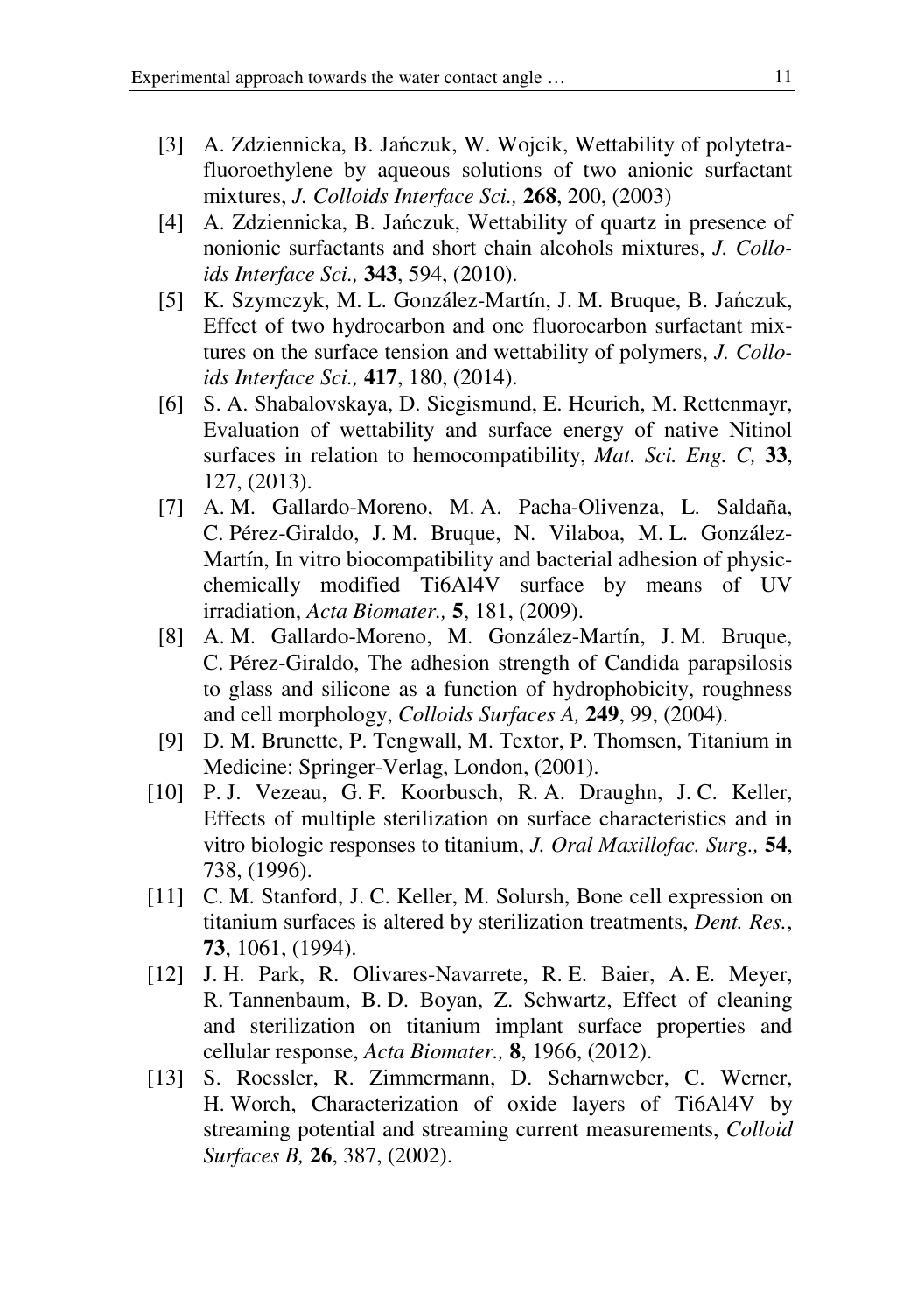- [14] M. A. Pacha-Olivenza, A. M. Gallardo-Moreno, A. Méndez-Vilas, J. M. Bruque, J. L. González-Carrasco, M. L. González-Martín, Effect of UV irradiation on the surface Gibbs energy of Ti6Al4V and thermally oxidized Ti6Al4V, *J. Colloid Interf. Sci.,* **320**, 117, (2008).
- [15] D. E. MacDonald, B. E. Rapuano, N. Deo, M. Stranick, P. Somasundaran, A. L. Boskey, Thermal and chemical modifycation of titanium–aluminum–vanadium implant materials: effects on surface properties, glycoprotein adsorption, and MG63 cell attachment, *Biomaterials,* **25**, 3135, (2004).
- [16] R. A. Gittens, R. Olivares-Navarrete, T. McLachlan, Y. Cai, S. L. Hyzy, J. M. Schneider, Z. Schwartz, K. H. Sandhage, B. D. Boyan, Differential responses of osteoblast lineage cells to nanotopographically-modified, microroughened titanium-aluminum-vanadium alloy surfaces, *Biomaterials,* **33**, 8986, (2012).
- [17] A. M. Gallardo-Moreno, M. Multigner, M. A. Pacha-Olivenza, M. Lieblich, J. A. Jiménez, J. L. González-Carrasco, M. L. González-Martín, Influence of slight microstructural gradients on the surface properties of Ti6Al4V irradiated by UV, *Appl. Surf. Sci.*, **255**, 9105, (2009).
- [18] N. Sakai, R. Wang, A. Fujishima, T. Watanabe, K. Hashimoto, Effect of Ultrasonic Treatment on Highly Hydrophilic  $TiO<sub>2</sub>$ Surfaces, *Langmuir,* **14**, 5918, (1998).
- [19] P. A. Lilley, P. S. Walker, G. W. Blunn, in: *Transaction of the 4th Word Biomaterials Congress, Berlin, 227, (1992).*
- [20] C. Sitting, M. Textor, N. D. Spencer, M. Wieland, P. H. Vallotton, Surface characterization of implant materials c.p. Ti, Ti-6Al-7Nb and Ti-6Al-4V with different pretreatments*, J. Mater. Sci. Mater. Med*., **10**, 35, (1999).
- [21] S. Faghhi, A. P. Zhilyaev, J. A. Szpunar, F. Azari, H. Vali, M. Tabrizian, Nanostructuring of a Titanium Material by High-Pressure Torsion Improves Pre-Osteoblast Attachment, *Adv. Mater.,* **19**, 1069, (2007).
- [22] C. Yao, J. L. Qazi, H. J. Rack, E. B. Slamovich, T. J. Webster, Improved bone cell adhesion on ultrafine grained titanium and Ti6Al4V. *Ceramic Nanomaterials and Nanotecnology III, 106th Acers Transactions,* 159, (2004).
- [23] J. N. Israelachvili, Intermolecular and Surface Forces, 2nd ed.: Academic Press, London, (1991).